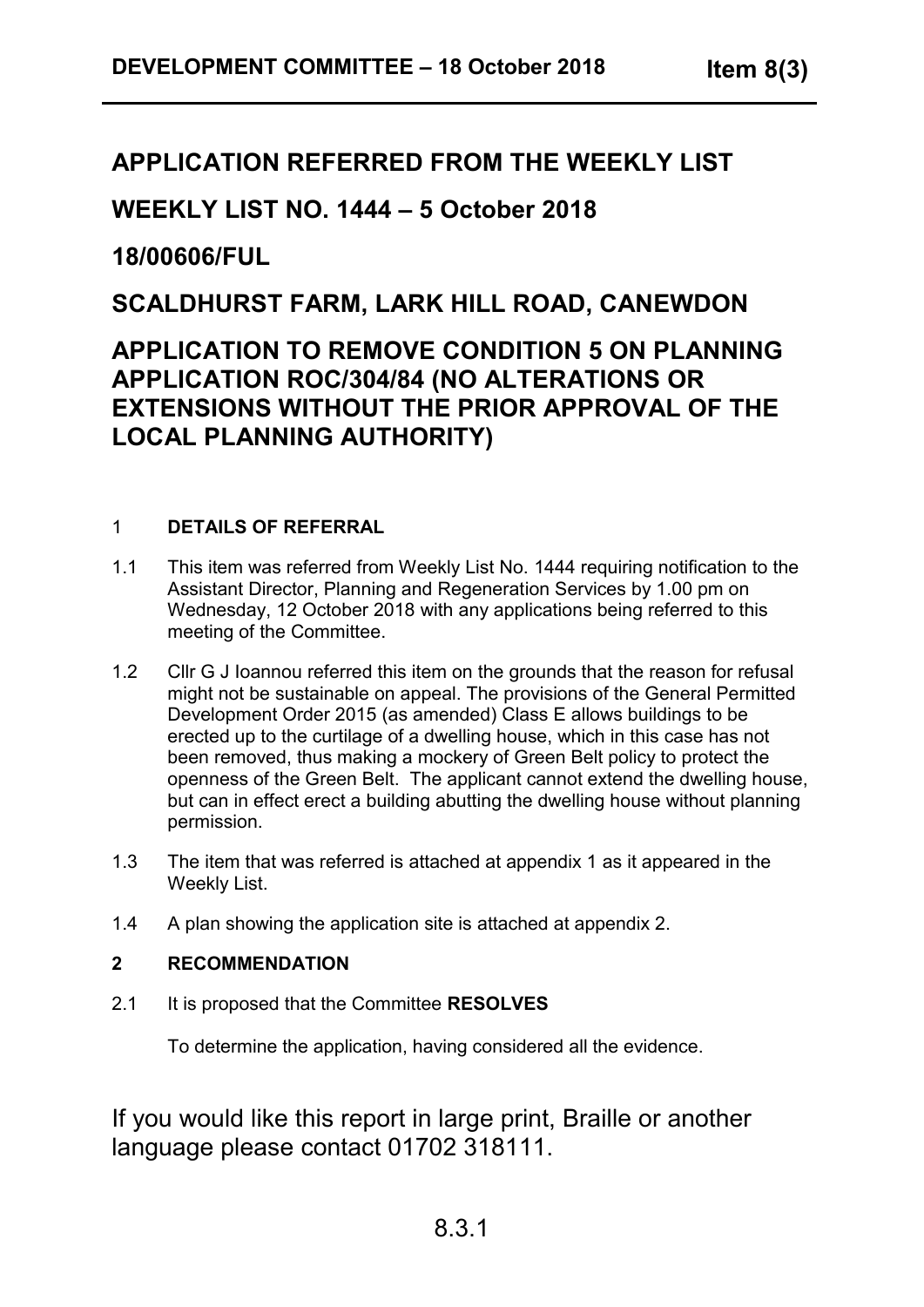## **DEVELOPMENT COMMITTEE Item 8(3) - 18 October 2018**

#### **Appendix 1**

| <b>Application No:</b> | 18/00606/FUL                                                                                                                                                      | $\mathsf{Zoning}$ : |
|------------------------|-------------------------------------------------------------------------------------------------------------------------------------------------------------------|---------------------|
| Case Officer:          | Mr Arwel Evans                                                                                                                                                    |                     |
| Parish:<br>Ward:       | <b>Canewdon Parish Council</b><br><b>Roche North And Rural</b>                                                                                                    |                     |
| Location:              | Scaldhurst Farm Lark Hill Road Canewdon                                                                                                                           |                     |
| Proposal:              | Application to Remove Condition 5 on Plannning<br>Application ROC/304/84 (No alterations or extensions<br>without prior approval of the Local Planning Authority) |                     |

#### SITE AND PROPOSAL

#### The proposals

- 1 The application seeks to remove condition 5 attached to a historical planning consent issued in 1984 in respect of a two-storey replacement dwelling granted planning permission on the 22nd June 1984. Condition 5 removed the permitted development rights as conferred at that time by the provisions of the Town and Country (General Permitted Development) Order which controlled any further alterations and extensions to the property without the first prior written consent of the Local Planning Authority.
- 2 The application states that it is now the wish to undertake building works utilising permitted development rights which however do not currently pertain to the property by virtue of the pertinent condition which this application seeks therefore to re instate.
- 3 The submitted application form indicates that this application seeks to affect the Lawful Development Certificate application considered under reference 03/00168/LDC which was for A Certificate Of Lawful Use In Respect Of The Breach Of Condition 2 On Permission ROC/304/84 Restricting Occupation Of The Dwelling To A Person Employed In Agriculture (Resubmission Following 02/00938/LDC) which was granted a lawful development certificate on 0.04.2003.

#### The Site

4 The dwelling subject of this application is located to the North of Lark Hill Road from which it is accessed via a farm track which serves a farm building complex and a dwelling known as Scaldhurst farm bungalow located East of the application site. Scaldhurst Farm House which is accessed independently is set within a substantial rectangular plot.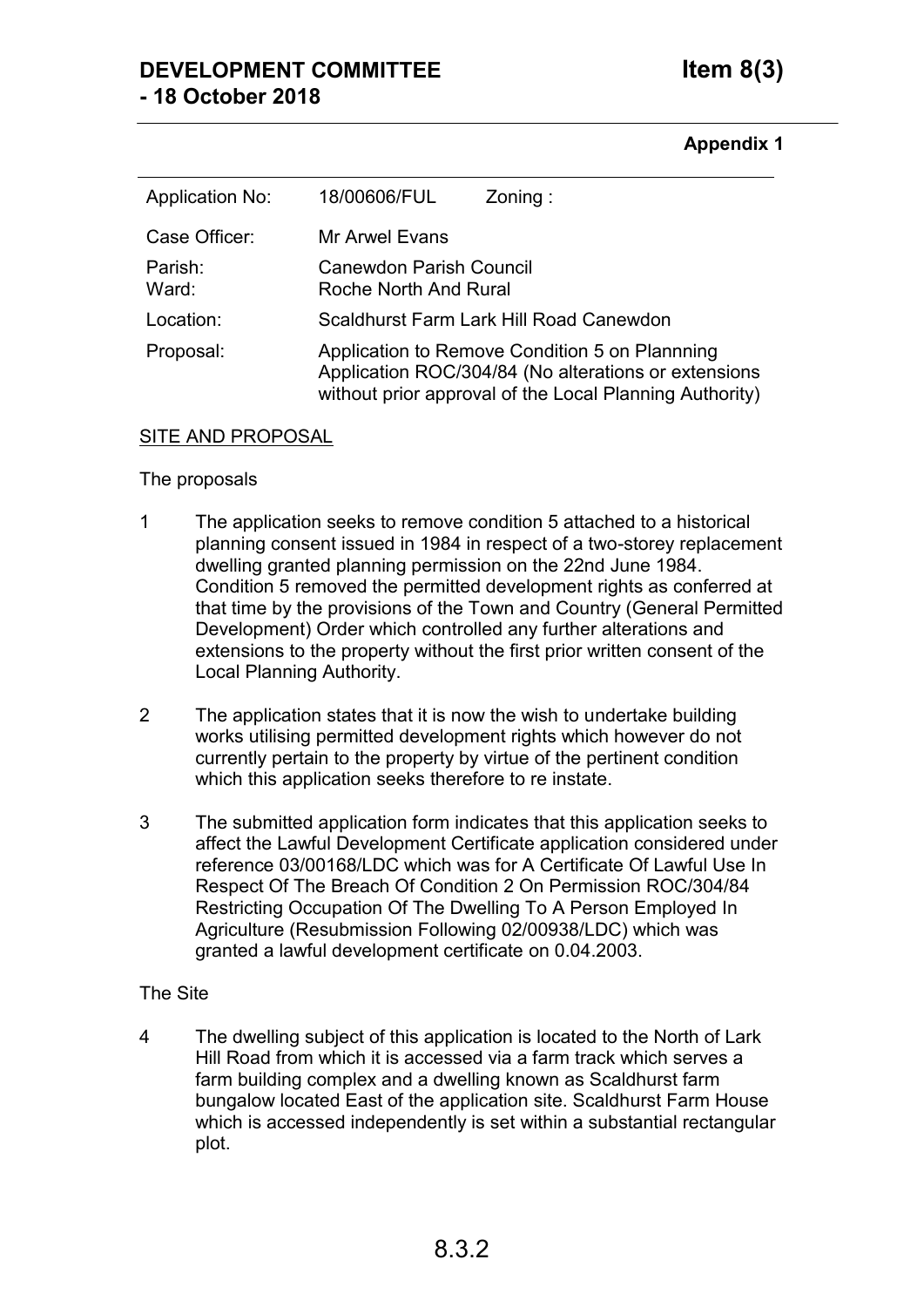#### PLANNING SITE HISTORY

- 5 02/00938/LDC Application For A Certificate Of Lawful Use In Respect Of The Breach Of Condition 2 On Permission Ref ROC/304/84 Restricting Occupation Of The House To A Person Employed In Agriculture. EFLDC - Refuse Lawful Development Certificate 30.12.200
- 6 02/01049/LDC Application For A Certificate Of Lawful Use In Respect Of An Existing Use, Namely The Parking Of Commercial Vehicles. EFLDC - Refuse Lawful Development Certificate Refused 3.03.2003
- 7 03/00168/LDC Application For A Certificate Of Lawful Use In Respect Of The Breach Of Condition 2 On Permission ROC/304/84 Restricting Occupation Of The Dwelling To A Person Employed In Agriculture (Resubmission Following 02/00938/LDC) PERLDC - Grant Lawful Development Certificate 10.04.2003
- 8 83/00326/FUL Alterations and extensions to existing bungalow REF Application Refused 3.11.1983
- 9 83/00624/FUL Outline application to demolish existing house and erect new dwelling PER - Application Permitted 7.12.1983
- 10 84/00304/FUL Demolish existing house and garages and erect detached two storey house permitted 22.06.1984
- 11. 04/00525/FUL Add single storey front side and rear extensions and reroof. Deemed lapsed 6.09.1989

#### Policies

12. National Planning Policy Framework (July 2018) Paragraphs 142, 143, 144

Local Development Framework Core Strategy Adopted Version (December 2011) policy GB1 Green Belt Protection

#### MATERIAL CONSIDERATIONS

13. This application can only consider the removal of condition 5 of the original planning consent issued ROC/304/84, whilst the second item highlighted in section 5 of the application form relates to a matter which has been dealt with and concluded under planning reference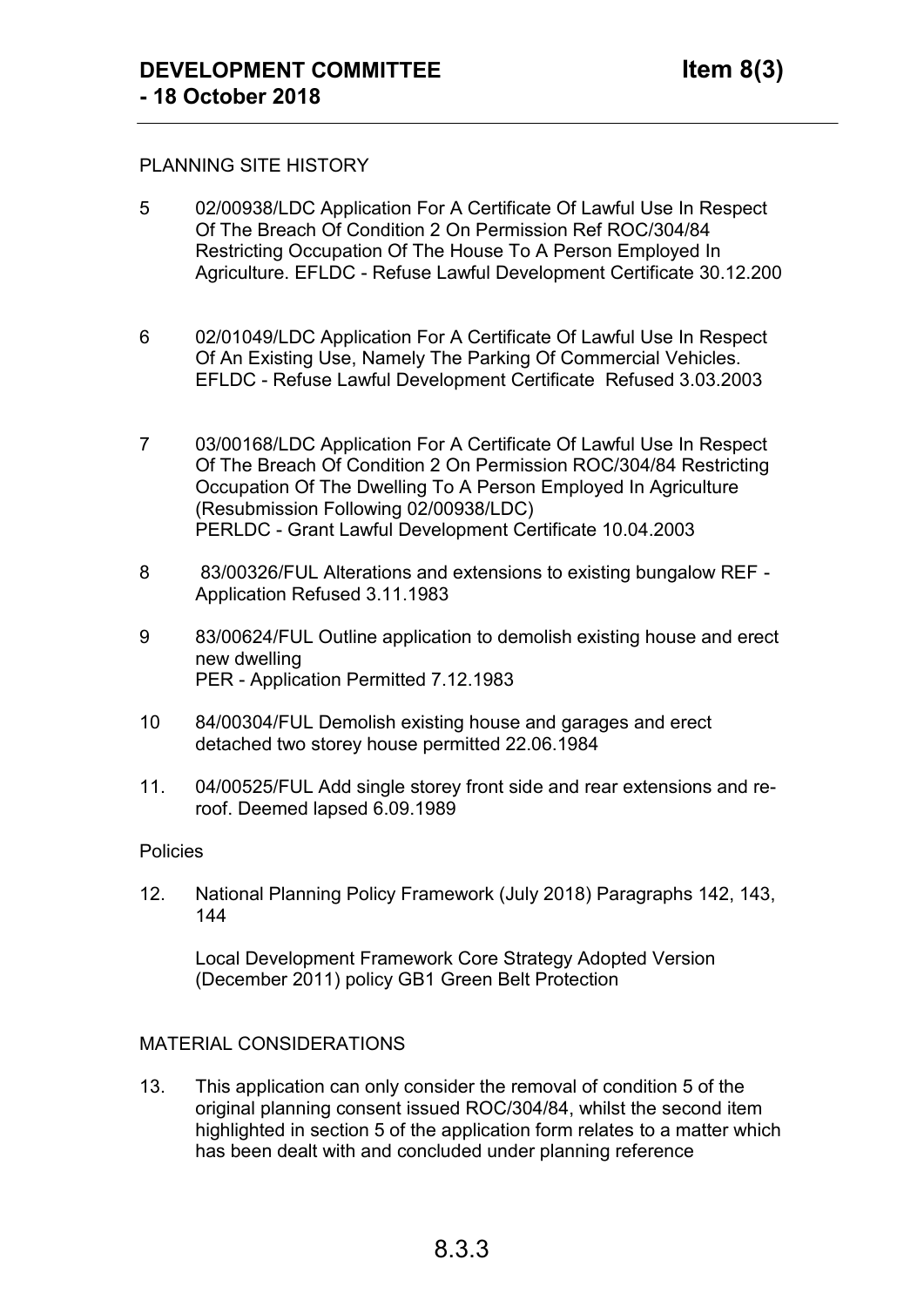## **DEVELOPMENT COMMITTEE Item 8(3) - 18 October 2018**

03/00168/LDC which relates to the condition of occupancy of the dwelling.

14 The condition which this application seeks to remove is noted to be as follows:

Notwithstanding the provision of Article 3 and Class 1, Schedule 1 of the Town & Country Planning General Development Order 1977, the dwelling should not be enlarged or altered without the prior approval of the local planning authority.

15. The reason for the condition is indicated to be as follows:

This permission is granted exceptionally having regard to the condition of the existing dwelling and the case made on agricultural grounds. The dwelling hereby permitted provides a dwelling unit of a very reasonable size and the local planning authority consider any further extension should be considered in the light of its current policy concerning dwellings in the Green Belt.

- 16 It is an established principle that if the reasons for imposing conditions considered reasonable and necessary at that time still apply and that the conditions are relevant to address a planning objective which prevails, there would be no policy grounds for removing that condition.
- 17 The reasons for withdrawing permitted development rights are considered two- fold. The condition recognises the exceptional case which existed at that time for a replacement dwelling based on the grounds of agricultural need taking into account also the condition of the dwelling which was to be replaced. The reasons recognised that the dwelling approved was of a sufficient size to accommodate the agricultural need whilst the consideration of control on further extension was not based on the justification of such on agricultural grounds but on the basis of the policy which prevailed at that time with regards to impacts of further alterations or additions on the Green Belt.
- 18 Although the reason is not explicit, it is clear that permitted development rights were withdrawn taking into account impacts upon the Green Belt which was a prevailing consideration which informed the decision notice at that time.
- 19 It is clear that the condition served a planning purpose in safeguarding the openness of the Green Belt from development which was made subject of control for this very reason. In considering the validity of the case for the removal of a condition the key consideration is that of whether there is a sound and valid reason for retaining the condition. It is considered that the control exercised by the imposition of the condition was justified and still justified in the light of current Green Belt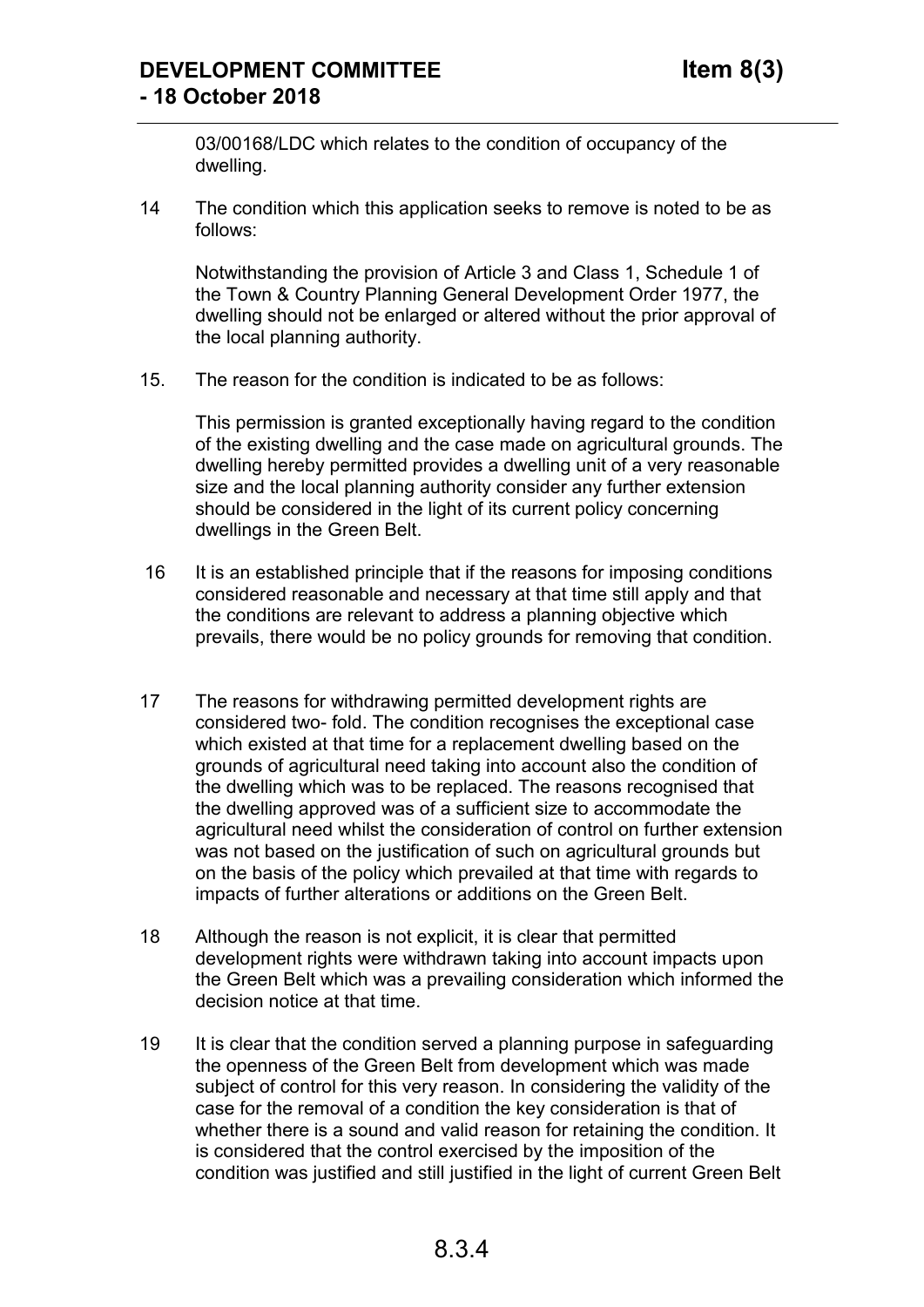Policy as the governments policy objectives in this context have not changed.

- 20 In considering this application the local planning authority needs to consider the relevance of current planning policy therefore in informing its decision and whether the objective of prevailing policy in Green Belt protection terms would be undermined if the condition were to be removed. Just as there were exceptional circumstances which justified the original development and reasons why permitted development rights were withdrawn given the scale and location of the development approved within the Green Belt setting - there would need to be a very special circumstance to justify removing the controls imposed by the original planning permission. Given the provisions of the National Planning Policy Framework (July 2018) (par 144) which recognise the substantial weighting which has to be given to any harm to the Green Belt in assessing applications and the very special circumstances which would need to exist to outweigh this harm - the removal of this condition would undermine the very principles which informed the imposition of the condition in the first instance which remain valid today.
- 21 The planning appeal details submitted with the application are noted. Although it is not entirely clear how that particular case specifically relates to this application, it is considered that the circumstances of the case are not identical such that reasonable comparisons can be drawn such to be relevant to the Local Planning Authority's consideration of this application.

### **CONCLUSION**

22. It is concluded that the condition should remain for the reasons set out and that a consent omitting condition 5 should not be issued.

#### **Representations:**

Canewdon Parish Council: Objection

23 Canewdon Parish Council objects to the removal of Condition 5 of ROC/304/84. The Adopted and Draft Local Plan Policies clearly define what is considered to be proportional floorspace additions to existing and replacement dwellings in the Green Belt and state that Permitted Development rights will be removed by condition. The existing dwelling is located well into the Green Belt, remote from the defined residential settlement of Canewdon and in an area that is generally open in character. There will also be many other similar sites throughout the Green Belt within the parish of Canewdon and in the wider District. Of particular significance is that, since the original planning permission was granted for this replacement dwelling, legislation now provides, in some circumstances, greater flexibility for extensions to dwellings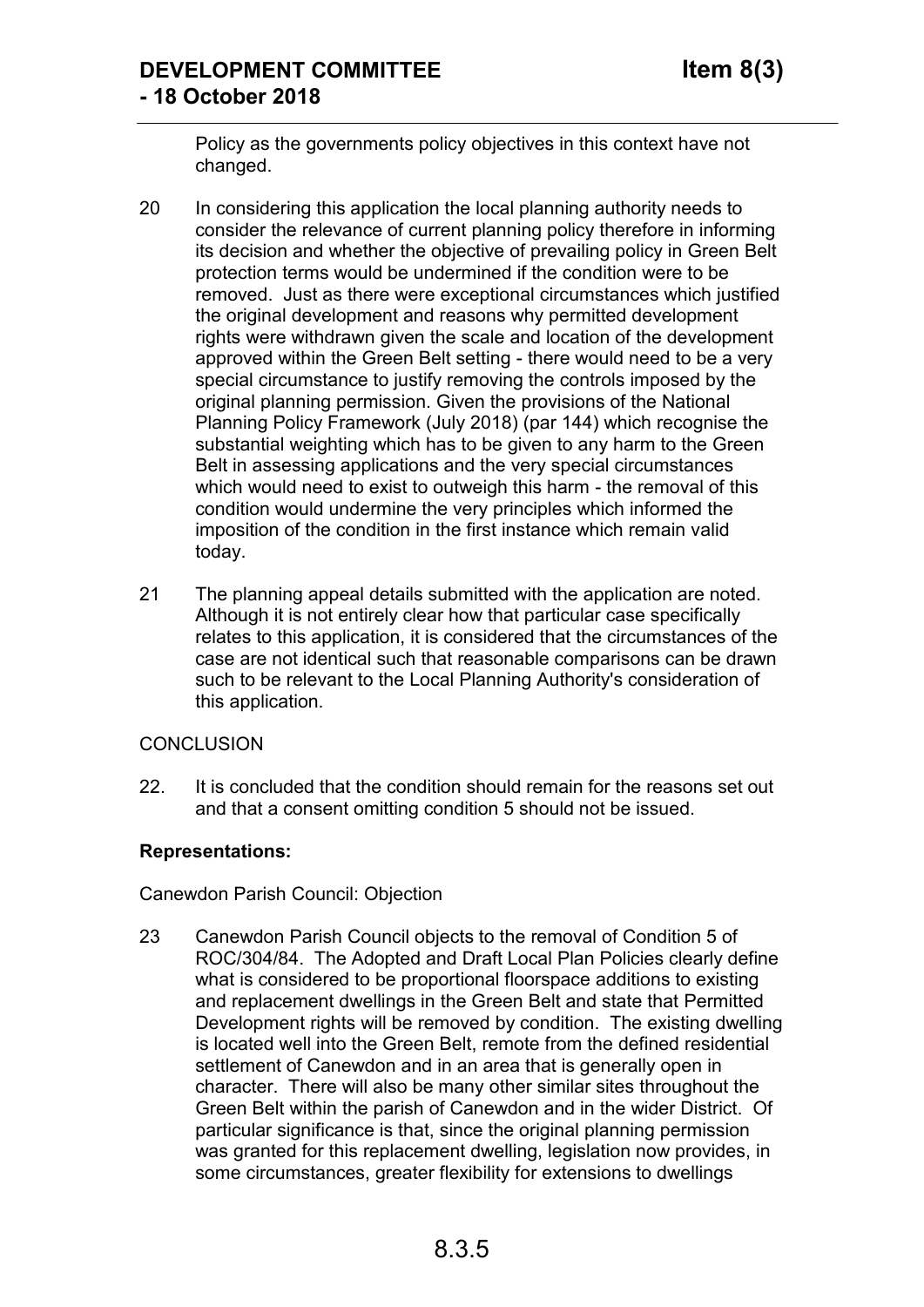generally, including in the Green Belt. It is considered that these greater flexibilities should remain controlled by condition in the Green Belt and any proposal to increase the size of a Green Belt dwelling should be tested against the appropriate policies of the Local Planning Authority and national guidance. To do otherwise would result in significant harm to the openness and appearance in the Green Belt and to the aims and objectives of the Green Belt

## REFUSE

- 1 The condition was imposed on Green Belt grounds taking into account the prevailing Green Belt policies at that time, being reasonable and purposeful in controlling development affecting the Green Belt.
- 2 It is considered that the control exercised by the imposition of the condition was justified and continues to be justified in the light of current Green Belt Policy as cited by the National Planning Policy Framework (July 2018) as the government's policy objectives of safeguarding Green Belt has not changed in this context. It is considered that the removal of the condition would fundamentally undermine the very basis on which the condition was imposed which prevails and would undermine current policy. It is not considered that the very special circumstances which would need to exist to outweigh this harm exist such as to justify removing the condition which remains pertinent and purposeful in maintaining the fundamental objective of the condition. The granting of planning permission removing condition 5 is considered contrary to policy GB1 of the Local Development Framework Development Core Strategy Adopted Version (December 2011) and paragraph 144 of the National Planning Policy Framework (July 2018)

### **Relevant Development Plan Policies and Proposals:**

Rochford District Council Local Development Framework Core Strategy (2011) – Policies CP1, GB1.

Rochford District Council Local Development Framework Development Management Plan (2014) – Policies DM1, DM17, DM21.

The local Ward Member(s) for the above application is/are Cllr N L Cooper Cllr G J Ioannou Cllr Mrs L Shaw